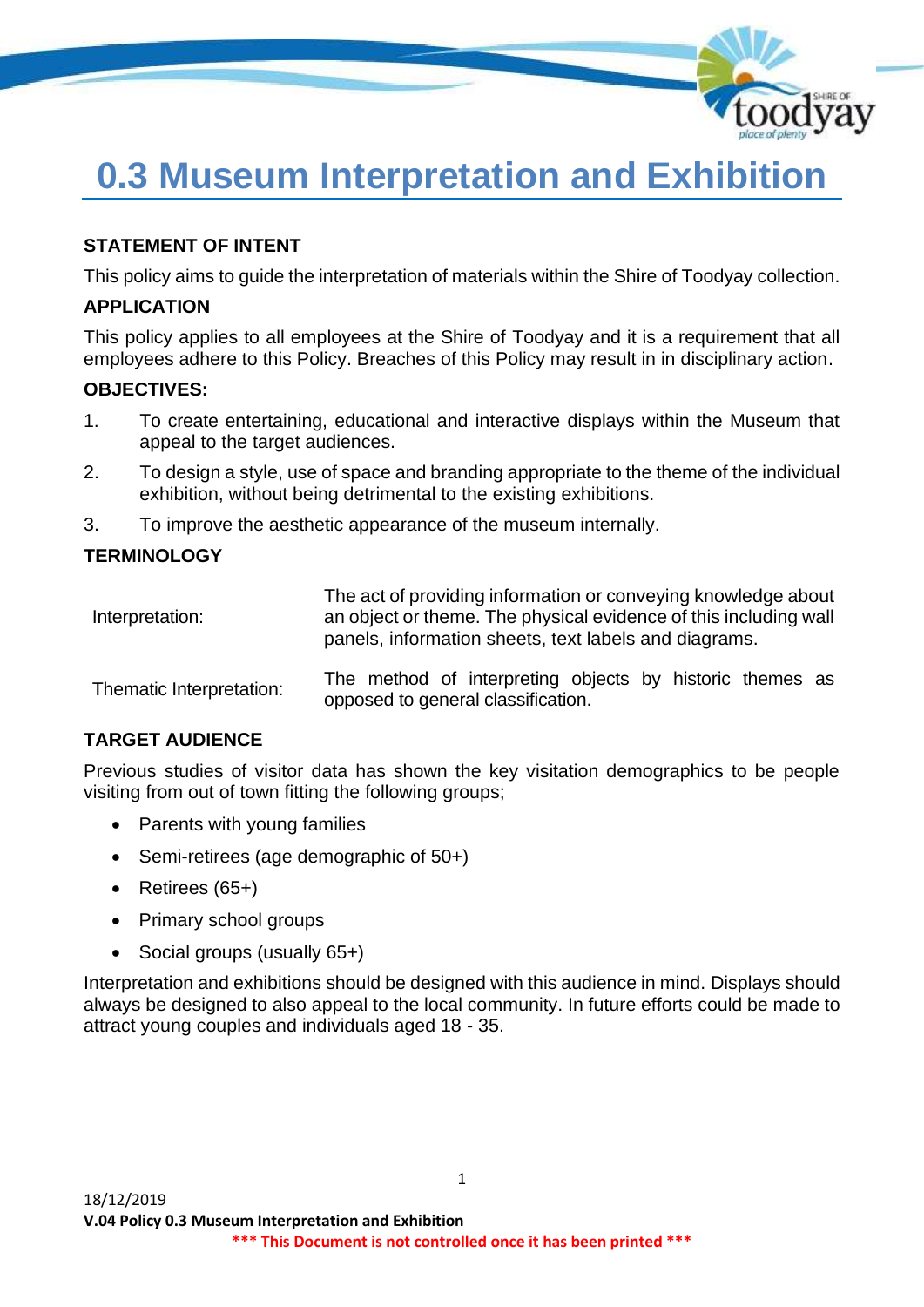

# **Policy Statement**

- 1. The Museum aims to create displays and interpretation of a high professional standard.
- 2. Permanent displays are to interpret the main theme of collection as stated below;
	- 2.1 Those objects that relate to the Indigenous cultural history of the Shire of Toodyay.
	- 2.2 Those objects that document or relate to the exploration and settlement of the Shire of Toodyay
	- 2.3 Those objects that relate directly to law and order, law enforcement, convictism in the region, the Police Force in the region and those relating directly to imprisonment, life and conditions in the Newcastle Gaol or the region to become the Shire of Toodyay.
	- 2.4 Those objects that relate directly to Connor's Mill in its usage as a Mill and a Power station.
	- 2.5 Those objects that relate to Toodyay's involvement in military conflict.
	- 2.6 Those objects that relate to the environmental history of the Shire of Toodyay.
- 3. Thematic interpretation principles are to be used as the best practice for displays and displays should be created with meaningful context.
- 4. Interpretation of objects on display is not to compromise the conservation considerations of an object. It is recognised that deterioration of objects may occur within the course of normal museum use however interpretation should never increase risk to an objects condition.
- 5. All interpretation is to be based on the best research available and be as accurate and accessible as possible.
- 6. The museum is to use a range of interpretive strategies to appeal to the diversity of the target audience and encourage visitor and community participation. Each should be designed in a format and media appropriate to the target audience.
- 7. Exhibitions and displays are to be designed in a manner that best facilitates public access to the displays, within the constraints of the buildings.

# **POLICY REVIEW:**

This policy should be reviewed every three years.